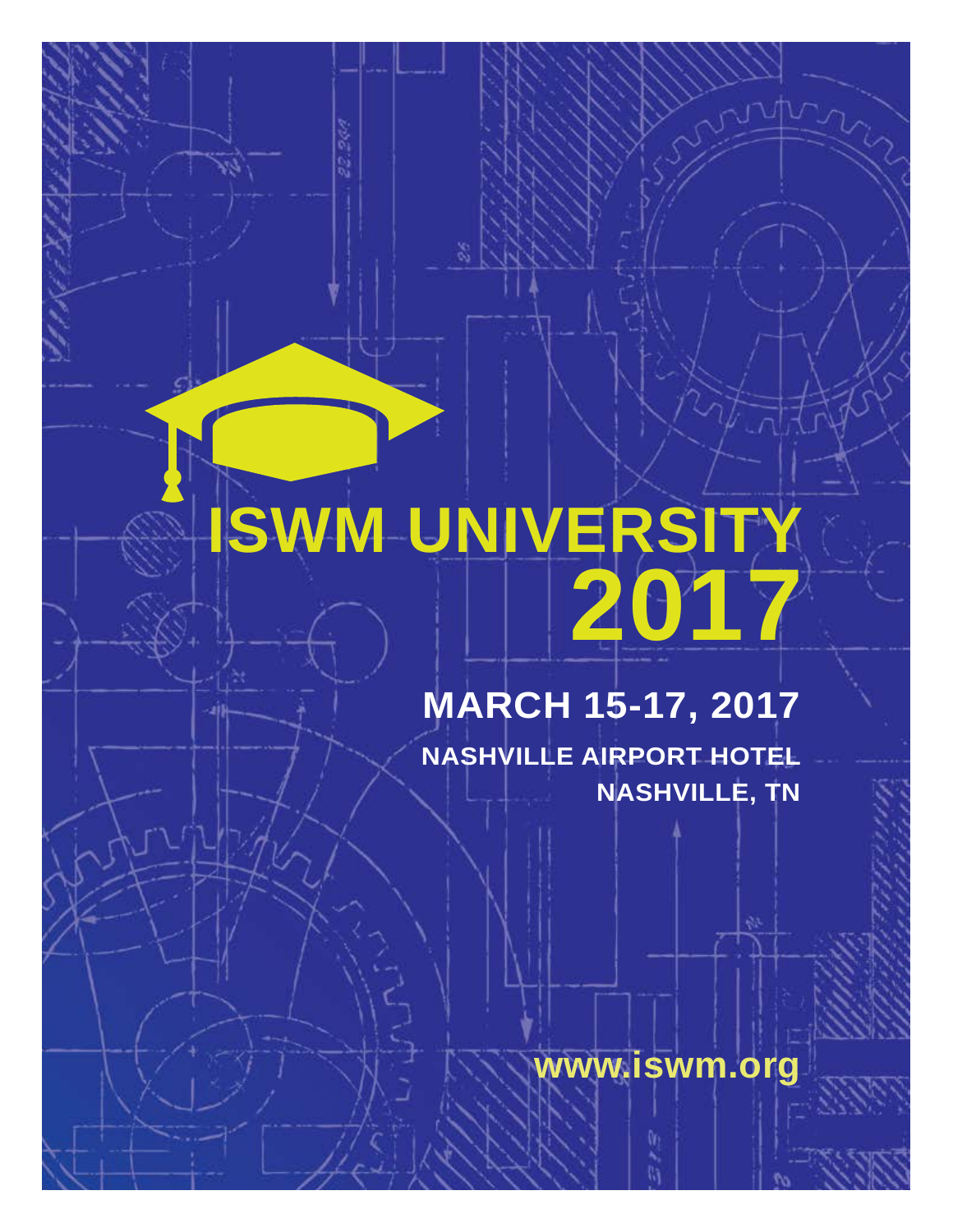

### **SCHEDULE OF EVENTS**

#### Wednesday, March 15, 2017

- ISWM Executive Committee Meeting 9:00 a.m. to 10:00 a.m. Ocoee Room
- ISWM Board of Directors Meeting 10:00 a.m. to 4:00 p.m.

Ocoee Room

• Handbook 44 Training and Testing

10:00 a.m. to 4:00 p.m. Mississippi Room

• Table Tops Set-Up and Registration Opens

2:00 p.m. to 5:00 p.m. Belle Meade Ballroom Terrace

• Opening Reception (Cash Bar) 6:00 p.m. to 8:00 p.m. Belle Meade Ballroom

#### Thursday, March 16, 2017

• Morning and Afternoon Educational Programming

> 9:00 a.m. to 12:15 p.m. 1:15 p.m. p.m. to 5:30 p.m. Belle Meade Ballroom

• Table Top Exhibits

8:30 a.m. to 5:30 p.m. Belle Meade Ballroom Terrace

• Lunch

12:15 p.m. to 1:15 p.m. Jackson's Veranda

#### Friday, March 17, 2017

- Morning Education Programming 8:30 a.m. to 12:00 p.m. Belle Meade Ballroom
- Table Top Exhibits 8:30 a.m. to 12:00 p.m. Belle Meade Ballroom Terrace

## **PROGRAM HIGHLIGHTS**

#### The Cloud and the Scale Industry

Paul Batson, President • TSW Automation, Inc.

"The Cloud" is the biggest disrupting force in our economy today. It reaches to nearly every industry, including weighing and measurement. This talk includes an overview of the technical impact of the Cloud on the scale industry today and insights into where things are headed.

#### Hydrostatic Load Cells and Their Impact on Heavy Industry Weighing

#### Rudi Baisch, Executive Vice President • Emery Winslow

This session will focus on Hydrostatic load cells and the advantages of this technology, particularly in harsh environments, including applications subject to heavy wash down or flooding, or exposed to corrosion, lightning, power surges, explosive conditions, and even rodents (think waste transfer facilities and landfills).

#### How & Why Does the North American Less-Than-Truckload (LTL) Industry Use Scales and Multi-Dimension Measuring Devices (MDMD)?

Donald Newell • North American Motor Freight Trucking Association

A variety of scales have been in use by the LTL industry of North America for decades. LTL Carriers use the forklift mounted scales and platform scales on their freight docks to check the accuracy of shipment weights against the weight declared on the bill of lading by the shipper. Why? Why do they also use truck scales? Why have LTL Carriers deployed hundreds of MDMD in their terminals? Don will address both scale and MDMD use in the North American LTL industry and answer questions from the audience.

#### Ethernet Communications *(Hands on - bring your laptop!)*

Jim Daggon, Senior Product Engineer, Emerging Technologies • Rice Lake Weighing System

Jim will cover the basics and practical applications on: what Ethernet is and is not; what the different types of Ethernet that are found in the field; how to design and install an Ethernet System; how to connect to and troubleshoot Ethernet Systems with free tools; and wireless Ethernet and its different variants.

#### Know Before You Go

Karl Cornelius, National Sales Manager . Powerforce, LLC the US Agent for PENKO Engineering

Today manufacturer's partners are more and more concerned with "Increased Throughput," "Reduced Downtime," and "Avoidance of Unscheduled Downtime." Partners are becoming more aggressive to find advantages to improve the bottom line. This demanding environment requires distributors and service groups to respond more quickly and efficiently. With new technologies it is now many times possible to remotely test weighing systems, determine problems, and help engineers find the underlining issues. Remote testing can many times be done over the Internet and allow the technician to "Know Before You Go," saving time and resources.

This presentation will review some of the basics of preparation and also introduce new technologies, which will greatly enhance your knowledge. These technologies allow weighing systems to be accessed through the implementation of T.E.D.S. Compliant Load Cells and Intelligent Load Cell junction units. Specific fault diagnostic information can be provided from a control panel or even remotely via an internet connection. This diagnostic information is available in minutes, which greatly reduces response time.

#### Tennessee OSHA Consultative Services and Their Free On-Site Evaluation Services

Terry Hopkins, Occupational Safety Specialist • Tennessee OSHA Consultative Services

This session will discuss the Tennessee OSHA Consultative Services. The program is offered to employers, especially smaller employers, to assist them in achieving a safe and healthful workplace for their employees without fear of citations or penalties. TOSHA Consultation offers both occupational safety and industrial hygiene services to manufacturing, construction, and other types of businesses in Tennessee. This no-cost service is designed to assist employers in developing or enhancing safety and health management systems.